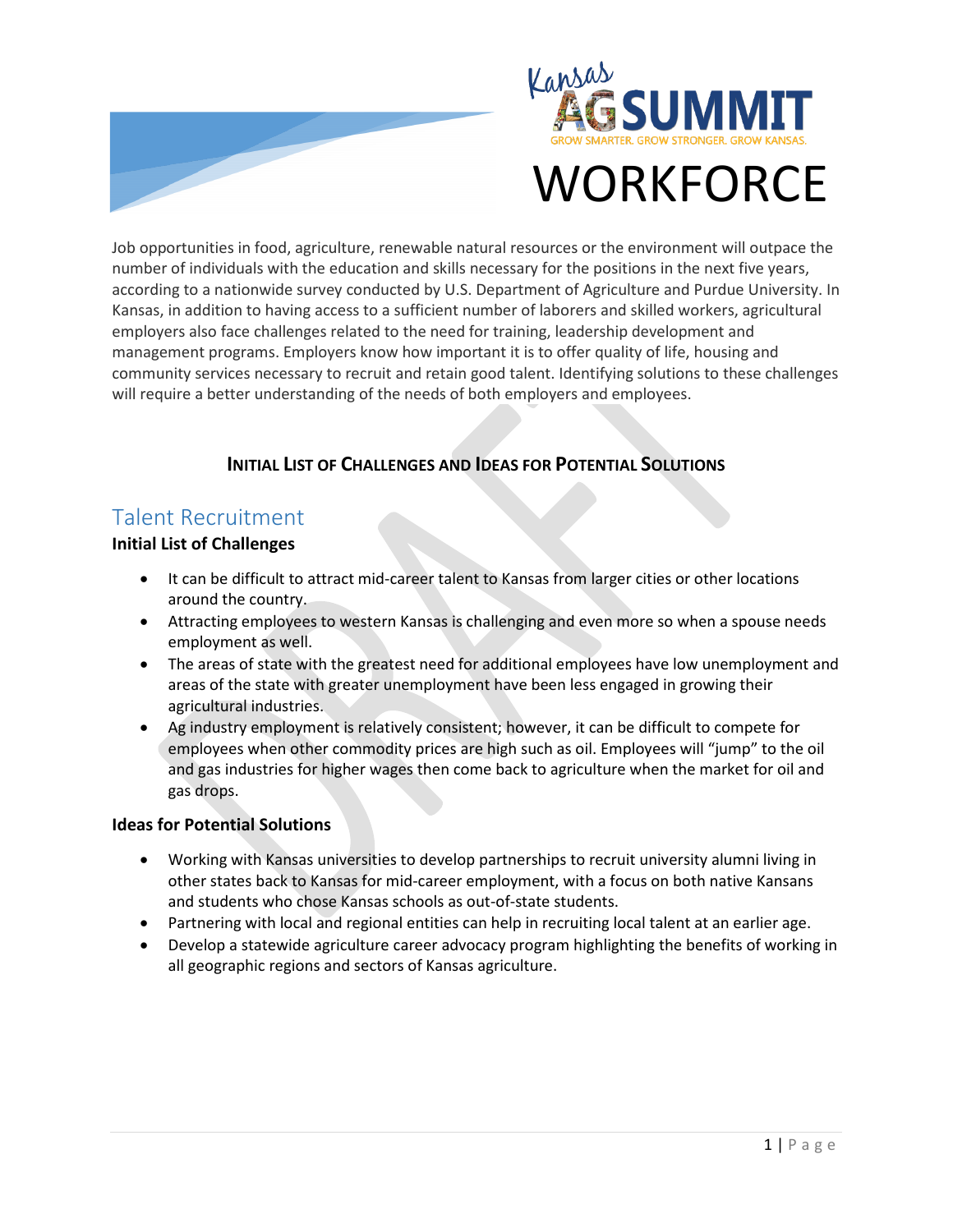# Training and Skill Development

#### **Initial List of Challenges**

- Finding employees with experience and technical skills related to current openings has been identified as a primary challenge by agricultural employers.
- A lack of structured or required internships or mentorships in all majors and postsecondary programs prevents students from gaining valuable on-the-job experience and also results in fewer relationships being developed between employers and potential future employees.
- There is a lack of opportunities for high school students to gain experience in and learn about career opportunities in agriculture or work directly in local industries.

#### **Ideas for Potential Solutions**

- Expand intern/mentor programs aimed at developing entry- and middle-level employees.
- Developing strong relationships between business and education (secondary and postsecondary programs) will help direct instruction and better prepare those entering the workforce directly or soon after high school.
- Increasing opportunities for high school students to participate in agricultural education curriculum and FFA will expand the pool of potential future employees with a knowledge of agriculture, especially in urban and suburban areas.

## Federal Laws and Regulations

#### **Initial List of Challenges**

- The application process for temporary worker programs are time consuming and difficult to navigate without outside help. Guest worker programs do not work for all sectors of agriculture.
- Insurance/Occupational Safety and Health Administration regulations make it difficult to hire high school age workers.

#### **Ideas for Potential Solutions**

- Immigration reform to allow year-round agriculture work visas would benefit employers.
- Simplify the application process for guest workers so individuals can complete paperwork on their own and not have to hire companies to do it.
- Investigate how to streamline driver's licensing process for international workers.

## Affordable Housing

#### **Initial List of Challenges**

• A lack of affordable housing for skilled workers in agriculture is a challenge for employers trying to hire employees.

#### **Ideas for Potential Solutions**

• Explore opportunities for public-private partnerships to develop affordable housing infrastructure solutions that meet the needs of agricultural employers.